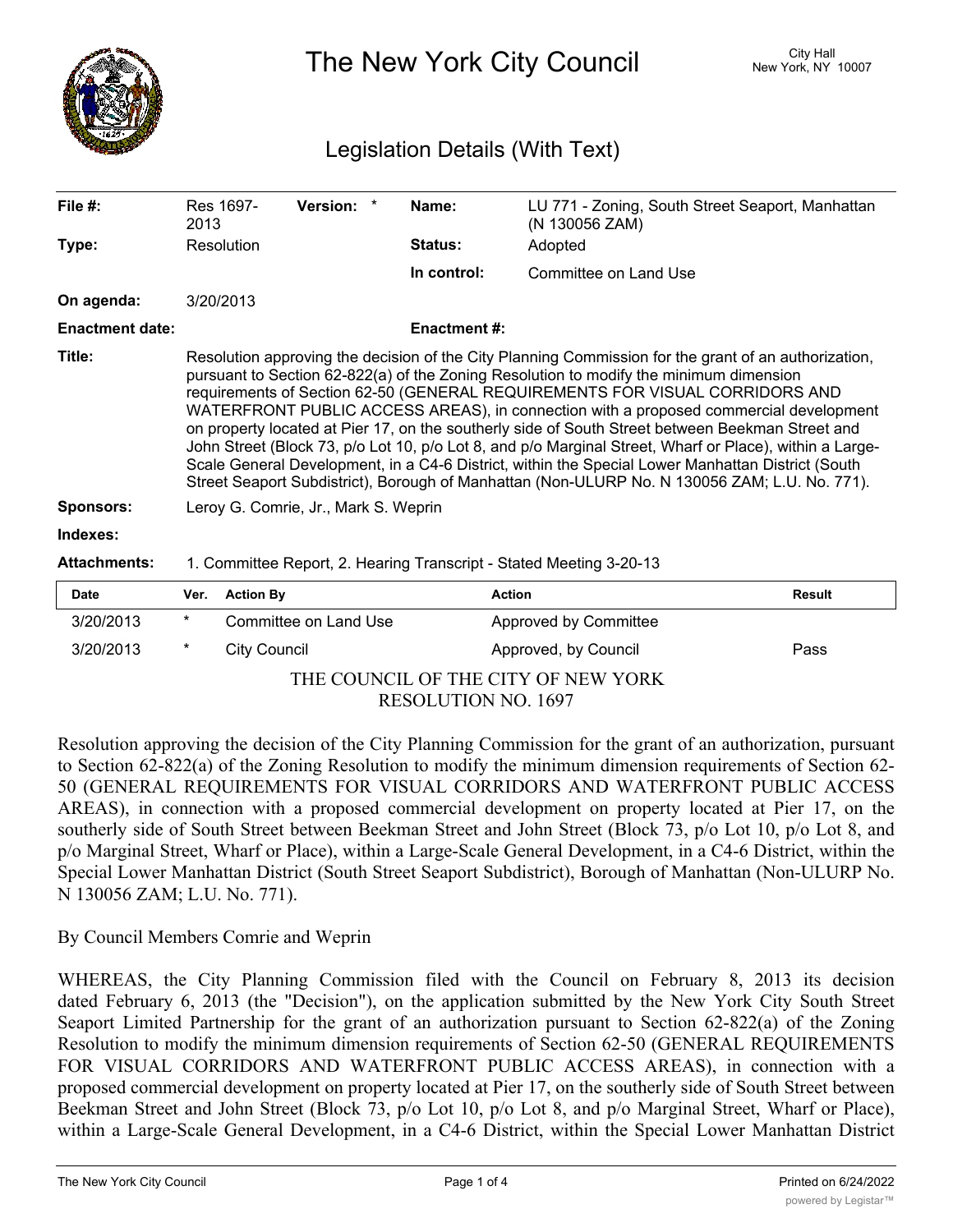(South Street Seaport Subdistrict), Community District 1, Borough of Manhattan (Non-ULURP No. N 130056 ZAM) (the "Application");

WHEREAS, the Application is related to Application C 130052 ZMM (L.U. No. 766), an amendment to the Zoning Map changing from a C2-8 District to a C4-6 District; N 130080 ZRM (L.U. No. 767), a Zoning Text Amendment relating to Section 91-60 (REGULATIONS FOR THE SOUTH STREET SEAPORT) to add a new section, 96-664, to change the allowable hours of operation for the proposed waterfront public access areas; C 130053 ZSM (L.U. No. 768), a Special permit pursuant to Section 74-743(a)(2) to modify the yard requirements of Section 62-322 (Rear yards and waterfront yards) within a Large-Scale General Development; C 130054 ZSM (L.U. No. 769), a Special Permit pursuant to Section 74-744(c) to modify the surface area and the height of signs requirements of Sections 32-64 and 32-65 within Large-Scale General Development; C 130055 ZSM (L.U. No. 770), a Special Permit pursuant to Section 62-834 to modify the use regulations of Section 62-241 (Uses on existing piers and platforms) and the height and setback and building length requirements of Section 62-342 (Developments on piers); C 130059 PPM (L.U. No. 772), a Disposition of one City-owned property (Block 73, p/o Lot 10, p/o Lot 8, and p/o Marginal Street, Wharf of Place);

WHEREAS, the Decision is subject to review and action by the Council pursuant to Section 62-822 of the Zoning Resolution of the City of New York;

WHEREAS, upon due notice, the Council held a public hearing on the Decision and Application on March 14, 2013;

WHEREAS, the City Planning Commission has made the findings required pursuant to Section 62-822 (a)(1) of the Zoning Resolution of the City of New York;

WHEREAS, the Council has considered the relevant environmental issues, the negative declaration (CEQR No. 12DME007M) issued on August 28, 2012 (the "Negative Declaration") and the CEQR Technical Memorandum dated March 19, 2013 (the "Technical Memorandum");

WHEREAS, the Council has considered the land use implications and other policy issues relating to the Decision and Application;

## RESOLVED:

The Council finds that the action described herein will have no significant impact on the environment as set forth in the Negative Declaration and the Technical Memorandum.

Pursuant to Section 62-822(a)(1)(i) and (ii) of the Zoning Resolution of the City of New York and on the basis of the Decision and Application, and based on the environmental determination and consideration described in this report, N 130056 ZAM and the Technical Memorandum, incorporated by reference herein, the Council approves the Decision, subject to the following conditions:

1. The properties that are the subject of this application (N 130056 ZAM) shall be developed in size and arrangement substantially in accordance with the dimensions, specifications, and zoning computations indicated on the following plans and filed with this application and incorporated in this resolution:

Drawings by SHoP Architects: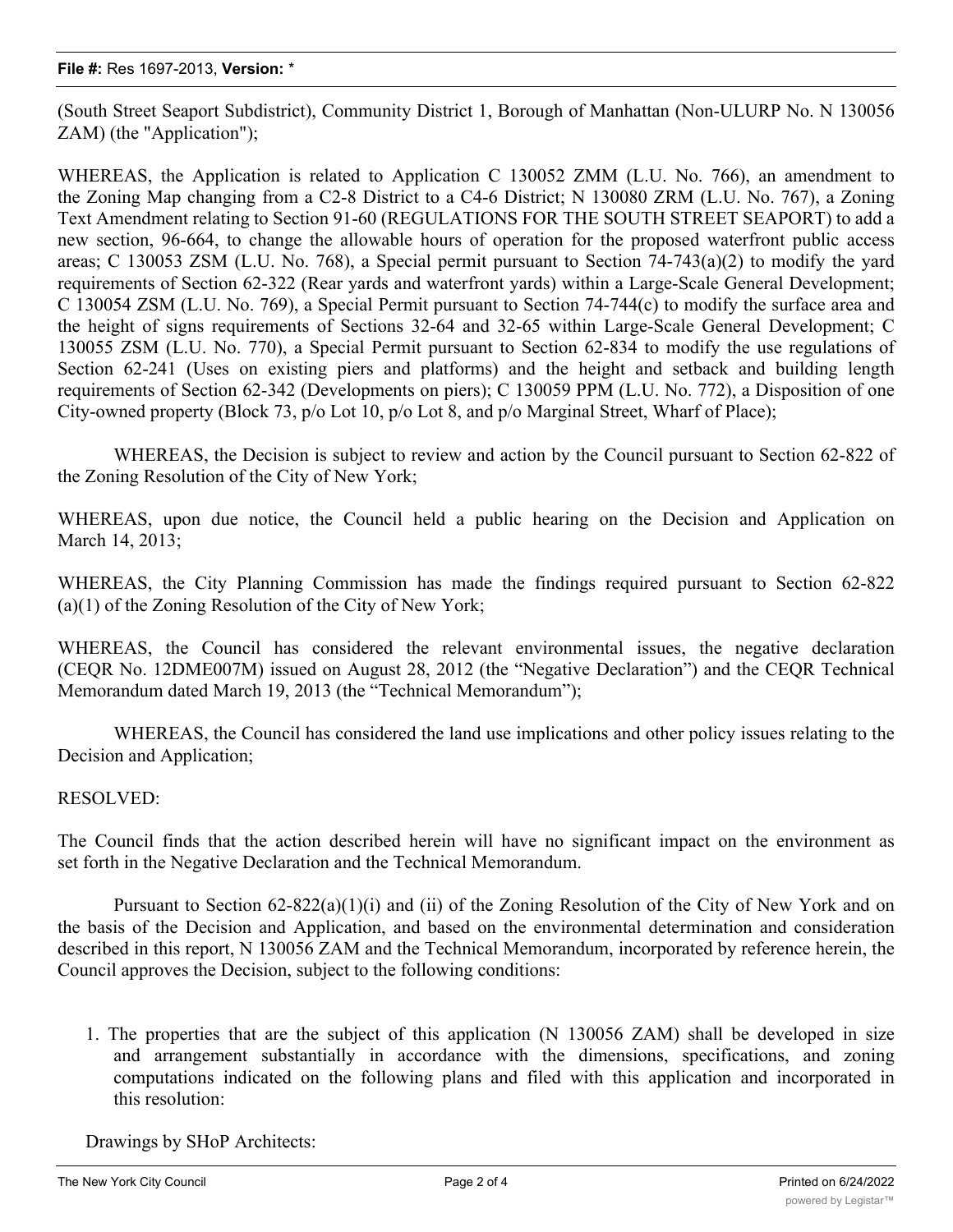## **File #:** Res 1697-2013, **Version:** \*

| Drawing No.<br>$G-002.00$ | Title<br>Survey                         | Last Date Revised<br>09/04/2012 |
|---------------------------|-----------------------------------------|---------------------------------|
| $Z-102$                   | Seaward and Upland Area Diagram         | 08/29/2012                      |
|                           |                                         |                                 |
|                           | Drawings by SHoP Architects:            |                                 |
| Drawing No.               | Title                                   | Last Date Revised               |
| Z-103Platform and         |                                         |                                 |
| Pier                      |                                         |                                 |
| Diagram09/04/201          |                                         |                                 |
| 2                         |                                         |                                 |
| $Z-104A$                  | Site Plan - Option A                    | 02/05/2013                      |
| $Z-104B$                  | Site Plan - Option B                    | 02/05/2013                      |
| $L-100$                   | Shore Public Walkway + Visual Corridor  | 02/05/2013                      |
|                           | Diagrams                                |                                 |
| $L-101$                   | <b>Upland Connection Diagram</b>        | 08/29/2012                      |
| $L-102$                   | WPAA on Pier - Seaward Edge Diagram     | 09/04/2012                      |
| $L-103$                   | WPAA on Pier - Landward Portion Diagram | 09/04/2012                      |
| $L-104$                   | WPAA on Pier - Other Edges Diagram      | 09/04/2012                      |
| $L-300$                   | Waterfront Public Access Area           | 02/05/2013                      |
| $L-303$                   | Zoning Chart                            | 09/04/2012                      |
| $L-304$                   | Zoning Chart                            | 09/04/2012                      |
| $L-400$                   | <b>Seating Plan</b>                     | 02/05/2013                      |
| $L-401$                   | <b>Furnishing Plan</b>                  | 02/05/2013                      |
| $L-402$                   | Hardscape Material Plan                 | 02/05/2013                      |
| $L-403$                   | Landscape Lighting Layout               | 02/05/2013                      |
| $L-404$                   | <b>Planting Plan</b>                    | 02/05/2013                      |
| $L-500$                   | <b>Site Sections</b>                    | 02/04/2013                      |
| $L-600$                   | <b>Seating Details</b>                  | 09/04/2012                      |
| $L-601$                   | <b>Seating Details</b>                  | 09/04/2012                      |
| $L-602$                   | <b>Seating Details - Gliders</b>        | 09/04/2012                      |
| $L-603$                   | Guardrail Details                       | 09/04/2012                      |
| $L-603A$                  | Marine Details                          | 02/05/2012                      |
| $L-604$                   | Railing + Furnishing Details            | 09/04/2012                      |
| $L-605$                   | Paving Details                          | 09/04/2012                      |
| $L-606$                   | <b>Planting Details</b>                 | 09/04/2012                      |
| $L-607$                   | <b>Signage Details</b>                  | 02/05/2013                      |

- 2. Such development shall conform to all applicable provisions of the Zoning Resolution, except for the modifications specifically granted in this resolution and shown on the plans listed above which have been filed with this application. All zoning computations are subject to verification and approval by the New York City Department of Buildings.
- 3. Such development shall conform to all applicable laws and regulations relating to its construction and maintenance.
- 4. Upon the failure of any party having any right, title or interest in the property that is the subject of